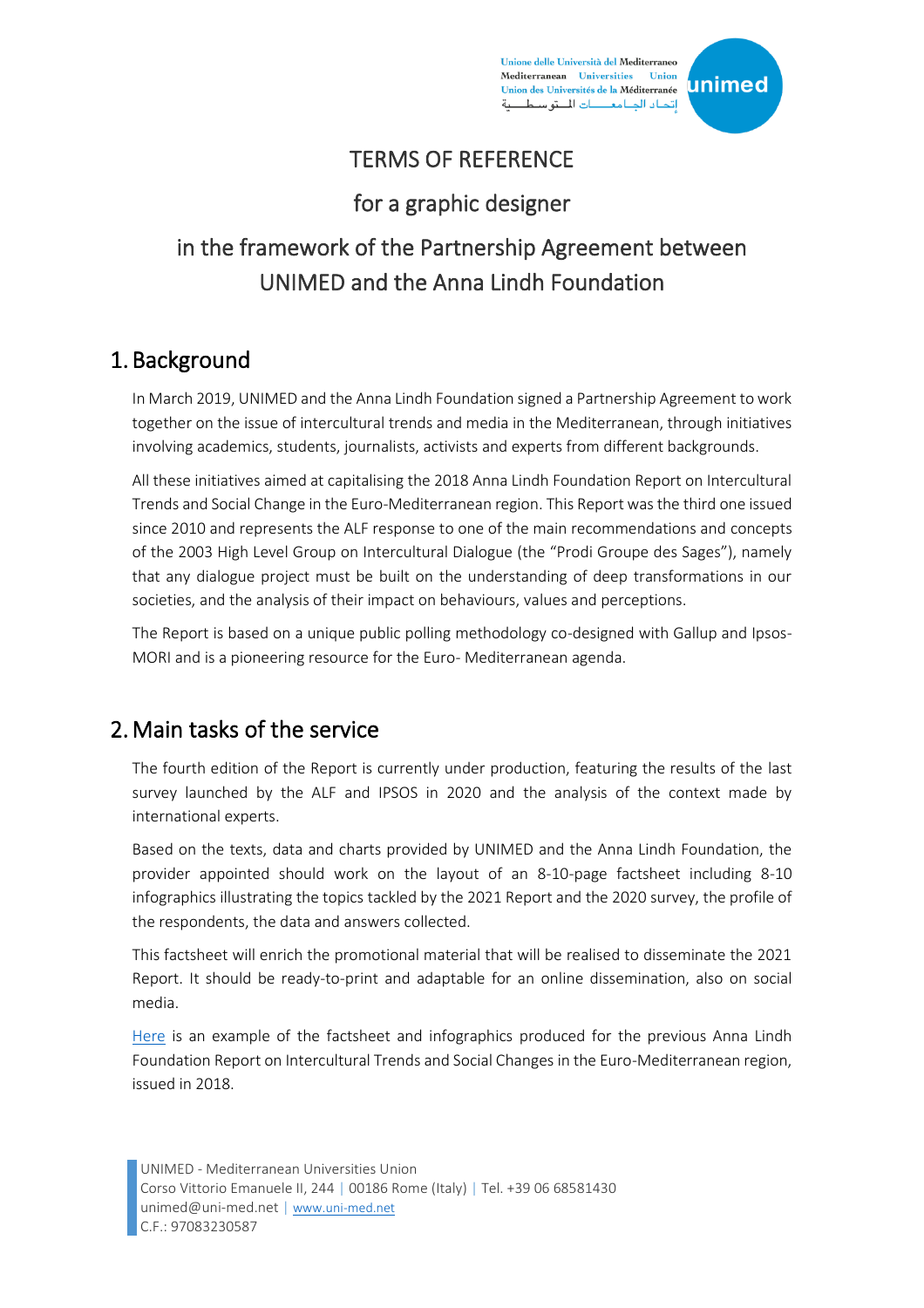Unione delle Università del Mediterraneo Mediterranean Universities Union Union des Universités de la Méditerranée إتحاد الجامعـــات المتوسط



# 3. Expected Products

In specific terms, the provider appointed is expected to deliver:

| Product/Service                                                                                                                                                                                                                       | <b>Delivery Date</b>                    |
|---------------------------------------------------------------------------------------------------------------------------------------------------------------------------------------------------------------------------------------|-----------------------------------------|
| Layout of the factsheet including 8-10 creative<br>illustrations/infographics                                                                                                                                                         | $21/06$ : first draft                   |
| Review process: exchanges between UNIMED-ALF<br>and the provider appointed.                                                                                                                                                           | 25/06: closing of the reviewing process |
| The factsheet and infographics should be<br>delivered in the following formats:<br>PDF 300 ppi, ready-to-print in A4 format<br>٠<br>JPG or PNG for social media posts<br>$\overline{\phantom{a}}$<br>(LinkedIn, Facebook and Twitter) | 05/07: delivery of the final products   |

#### 4. Contract Period

The contract shall be carried out from the signature of the contract until the delivery and acceptance of the final products by UNIMED and the Anna Lindh Foundation.

## 5. Form of Contract

Goods or services ordered in the framework of the Partnership Agreement between the Anna Lindh Foundation and UNIMED shall be rendered in accordance with the conditions of contract. For the purpose of the specific services required, the Contractor is UNIMED - Mediterranean Universities Union.

## 6. Budget

The service provider is required to indicate an economic offer for the realization of the infographics and the layout of the factsheet.

The total value of the contract (including any taxes and contributions) shall not exceed 3.000 EUR.

## 7.Application Procedure

Offers should include:

- Company profile and reference projects